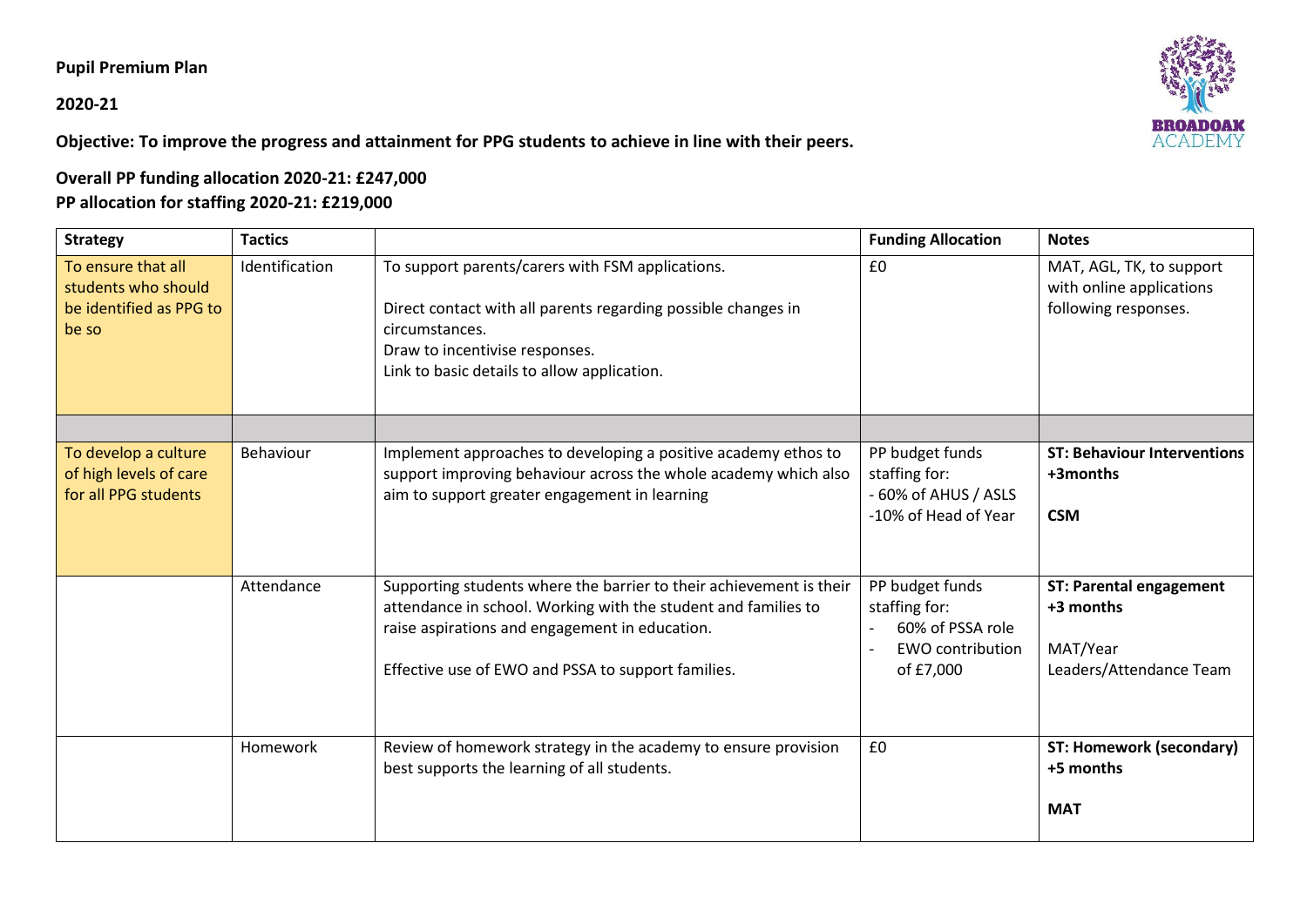| <b>CEAIG</b>          | <b>Careers/College appointments:</b><br>To support students to have and realise future aspirations;<br>providing targeted and specific students to secure pathways and<br>eliminate number of NEETs.                                                                                                                                                                                                                                                                                                                                                                                               | £0 free provisions                                                                                                          | PPG students prioritised for<br>Careers appointments,<br>college/6 <sup>th</sup> form information<br>appointments.                              |
|-----------------------|----------------------------------------------------------------------------------------------------------------------------------------------------------------------------------------------------------------------------------------------------------------------------------------------------------------------------------------------------------------------------------------------------------------------------------------------------------------------------------------------------------------------------------------------------------------------------------------------------|-----------------------------------------------------------------------------------------------------------------------------|-------------------------------------------------------------------------------------------------------------------------------------------------|
|                       | <b>WIN Project:</b> To expose students from disadvantaged backgrounds<br>to the possibility of HE through workshops, visits and small group<br>work. Raising aspirations of the students and families involved.<br><b>Brilliant Club:</b><br>Greater understanding of the selected subjects from, Maths, English<br>and the separate Sciences. The Programme aims to re-engage and<br>rebuild pupils' confidence in core subjects by working with a subject<br>expert. (PDH students)<br><b>Insight Into Apprenticeships:</b><br>Opportunity for 15 PP students to develop a greater understanding |                                                                                                                             | ST: Mentoring +1month<br>Afterschool sessions +2<br>months<br>Small group tuition +4<br>months<br>SLD / MAT / Year Leaders                      |
|                       | of the workplace, different apprenticeships that are available and to<br>interact with employers. Year 9.                                                                                                                                                                                                                                                                                                                                                                                                                                                                                          |                                                                                                                             |                                                                                                                                                 |
| <b>Breakfast Club</b> | Children who come to school hungry are likely to find that they are<br>able to engage less with the learning and be more distracted/less<br>attentive than their peers.<br>A universal breakfast club would offer the opportunity for students<br>to have breakfast at the start of the day and be alert and not hungry<br>when they attend their lessons.<br>This will support the reduction of pupil hunger, raise punctuality to<br>school, support the development of pupil relationships with each<br>other and adults have a positive effect on their ability to learn.                      | PP budget funds<br>staffing for:<br>92% of Learning<br>Mentor role<br>£4,000 to cover food,<br>uniform and other<br>support | <b>ST: Behaviour Interventions</b><br>+3 months<br>MAT/JV                                                                                       |
| Extra-curricular      | Programme of extra-curricular opportunities for all students to<br>access.<br><b>Sports Clubs</b><br>Productions<br>Subject clubs<br>To develop aspirations and sense of belonging.                                                                                                                                                                                                                                                                                                                                                                                                                | £0                                                                                                                          | <b>ST: Extending school time</b><br>+2 months<br>Sports participation +2<br>months<br>Art Participation +2 months<br><b>MAT/Faculty Leaders</b> |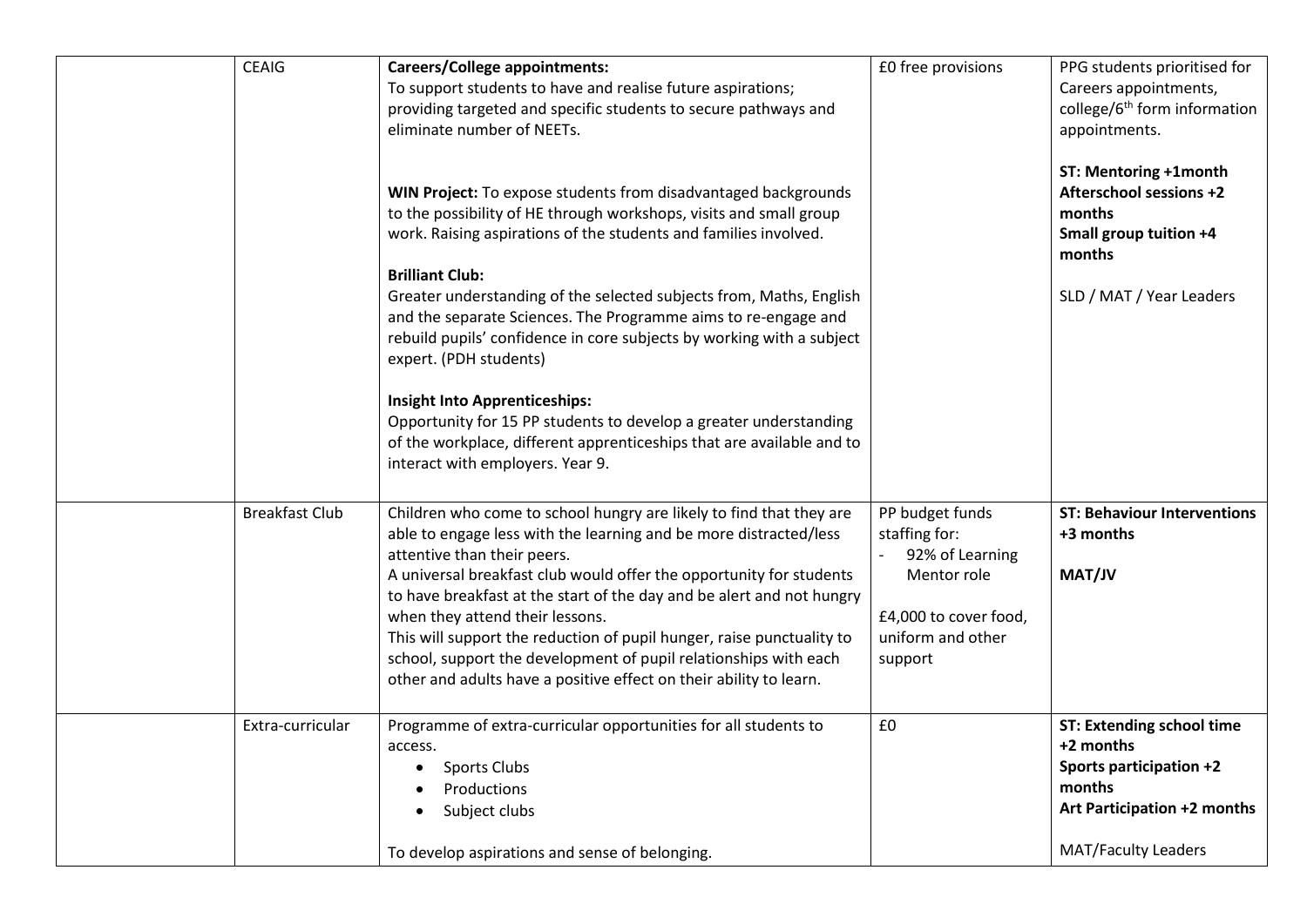|                                                                                        | Period 7 sessions                                         | P7 classes after school. Possible holiday revision sessions to prepare<br>for external exams.<br>Additional communication / encouragement with PP students to<br>support attendance.                                                                                                                                                                                                                                                             | £0                                                                     | ST: Afterschool sessions +2<br>months<br>Small group tuition +4<br>months<br>ARM/MSP           |
|----------------------------------------------------------------------------------------|-----------------------------------------------------------|--------------------------------------------------------------------------------------------------------------------------------------------------------------------------------------------------------------------------------------------------------------------------------------------------------------------------------------------------------------------------------------------------------------------------------------------------|------------------------------------------------------------------------|------------------------------------------------------------------------------------------------|
|                                                                                        | Staffed<br>Homework clubs                                 | H/W opportunities for all students supported by LSAs. Available for<br>students who find H/W difficult or access to H/W a challenge.<br>Access to resources, printers, computers etc.                                                                                                                                                                                                                                                            | Staffing costs from PP<br>budget:<br>92% of 6 x LSA<br>92% of 2 x HLTA | ST: Homework +5 months<br>Small group tuition +4<br>months<br><b>MAT</b>                       |
|                                                                                        | <b>School Counsellor</b>                                  | School Counsellor is employed to support student trauma and<br>upset, building resilience and strategies to support long term,<br>particularly managing self and emotions, allowing them to stay in<br>school and access education.                                                                                                                                                                                                              | £11,000 contribution<br>for Counsellor                                 | <b>ST: Social and Emotional</b><br>learning +4 months<br><b>MAT</b>                            |
| To fully embed a<br>curriculum culture of<br>high expectations for<br>all PPG learners | High quality<br>teaching                                  | To ensure high-quality teaching for PP pupils the day-to-day<br>interactions that take place in and out of the classroom and the<br>different pedagogical approaches used to engage, motivate and<br>challenge learners are vital. It relies on assessment and feedback to<br>identify gaps and help students to move on in their learning. It is<br>important to provide both support and challenge in order to enable<br>them to achieve more. | Staffing costs from PP<br>budget:<br>92% of 2 x HLTA                   | ST: Feedback +8 months<br>Individualised Instruction<br>+3 months<br><b>CSM</b>                |
|                                                                                        | Improve reading                                           | BA reading programme. 4 days a week tutors read out aloud a book<br>to students during tutor time.<br>Creating oral and auditory opportunities for students to build on<br>vocabulary.                                                                                                                                                                                                                                                           | £0                                                                     | <b>ST: Oral language</b><br>interventions + 5 months<br><b>Phonics +4 months</b><br><b>JEP</b> |
|                                                                                        | Ensure effective<br>use of<br>SEND/access<br>arrangements | Ensure that all students who need access arrangements have them.<br>Year 11 and Year 10 priority. This supports their preparation for and<br>performance in all assessments/exams.                                                                                                                                                                                                                                                               | Staffing costs from PP<br>budget:<br>92% of 6 x LSA<br>92% of 2 x HLTA | <b>ST: Teaching assistants</b><br>+1month<br><b>BGW</b>                                        |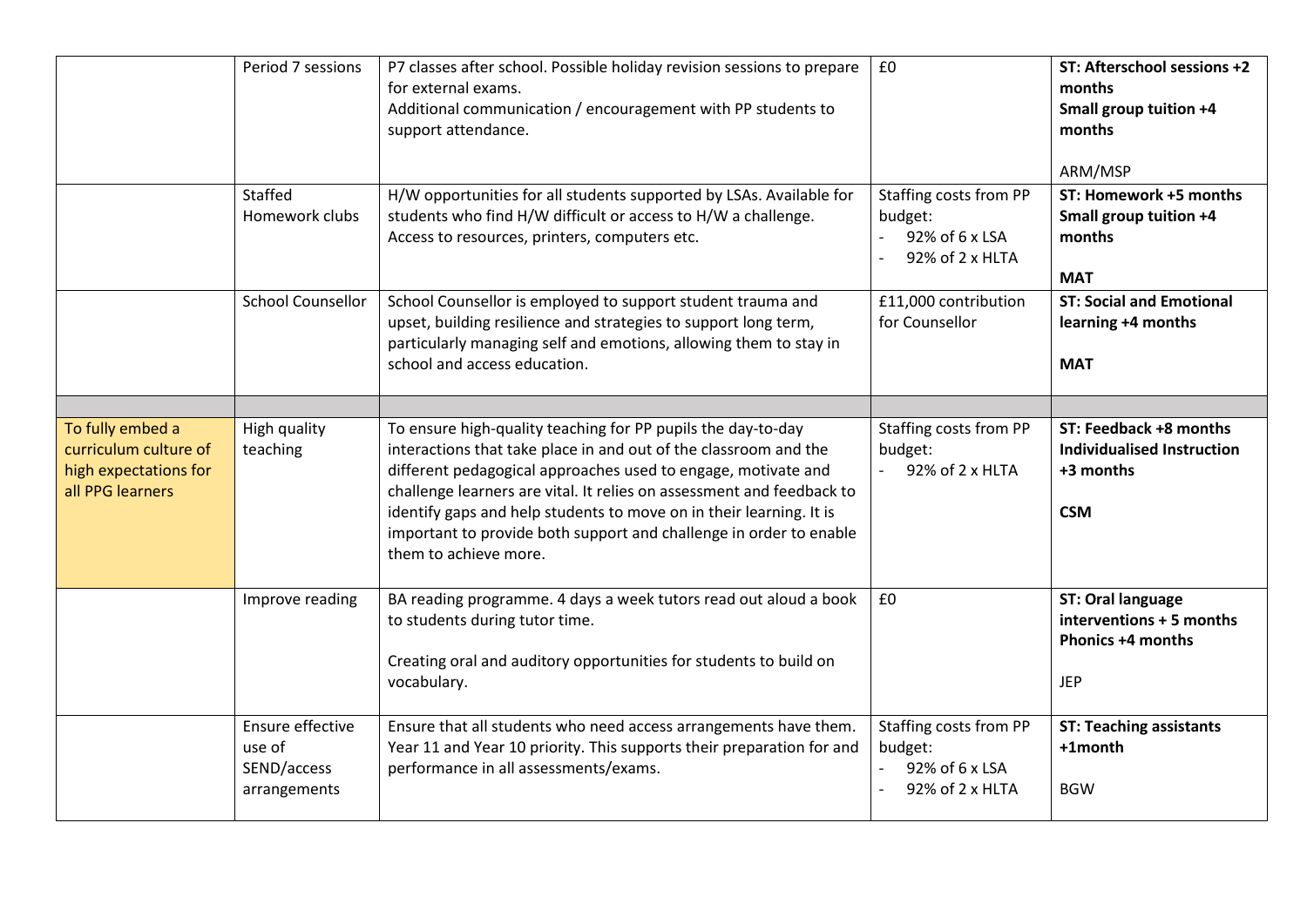|                                                                      | Improve<br>assessment<br>readiness        | Programme of exam preparation in place through PSHCE and tutor<br>session in run up to all PPE's and exams. Establishing a routine<br>when preparing for exams will support students in performing to<br>the best of their ability.<br>Parent information evenings to support parents in preparing their<br>child for exams. | £0                                                                     | ST: Not evidenced by ST<br>ARM/MSP/MNK<br><b>ST: Parental Engagement</b><br>+3 months |
|----------------------------------------------------------------------|-------------------------------------------|------------------------------------------------------------------------------------------------------------------------------------------------------------------------------------------------------------------------------------------------------------------------------------------------------------------------------|------------------------------------------------------------------------|---------------------------------------------------------------------------------------|
|                                                                      | Deployment of<br>staff to meet<br>need    | Consideration given through timetabling to ensure that classes with<br>high numbers of PPG have access to teachers with best track<br>record.                                                                                                                                                                                | Staffing costs from PP<br>budget:<br>92% of 6 x LSA<br>92% of 2 x HLTA | ST: Not evidenced by ST<br>KLF/HOF's                                                  |
|                                                                      |                                           |                                                                                                                                                                                                                                                                                                                              |                                                                        |                                                                                       |
| To raise the profile of<br><b>PPG students across</b><br>the academy | Identification<br>with in<br>class/groups | All PPG students to be known by their class teachers. Students can<br>be identified by class teachers and strategies to support are known<br>and understood.<br>Pastoral leads know who their PPG students are and actively seek<br>to promote these students and provide opportunities for them.                            | £0                                                                     | MAT / YL / all teachers                                                               |
|                                                                      | PPG Pupil<br>Passports                    | All PPG students without a current SEND passport will meet with a<br>member of the team to complete. Focus on learning behaviours,<br>aspirations and potential next steps. Also, opportunity to identify<br>and discuss work environment at home and access to resources.                                                   | £0                                                                     | MAT/HAH / CEB                                                                         |
|                                                                      | <b>Staff briefing</b><br>slides           | To support with identification and staff knowledge of PPG students.<br>Slide used in every staff briefing identifying a small number of PPG<br>students and their areas of strength and interest.                                                                                                                            | £0                                                                     | <b>MAT</b>                                                                            |